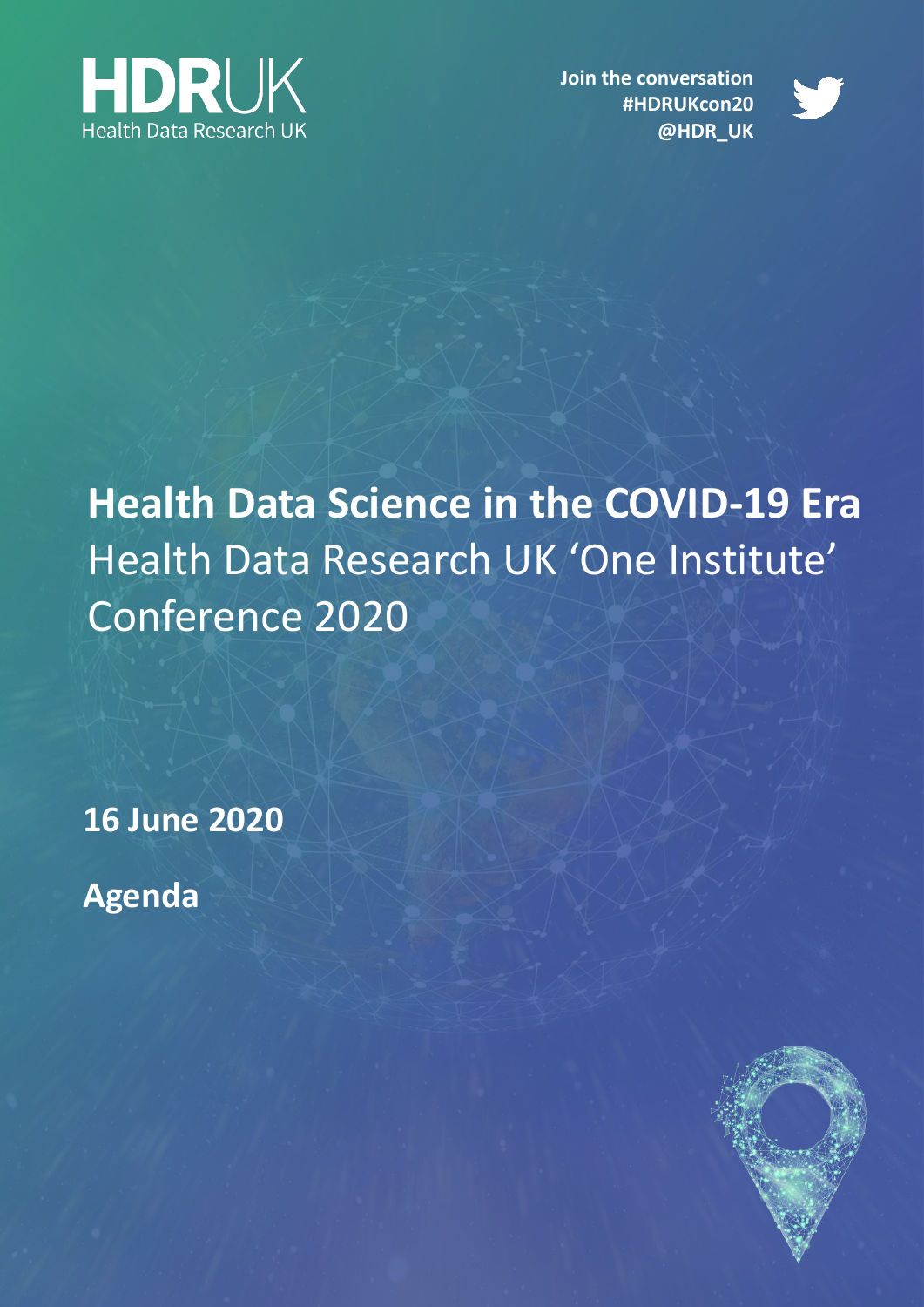

|       | <b>PLENARY</b>                                                                                                                                                                                                                                                                                                                                                                                                                                                             |  |  |
|-------|----------------------------------------------------------------------------------------------------------------------------------------------------------------------------------------------------------------------------------------------------------------------------------------------------------------------------------------------------------------------------------------------------------------------------------------------------------------------------|--|--|
| 09:30 | Welcome<br>Patrick Vallance, Government Chief Scientific Adviser and Co-Chair, Scientific Advisory Committee for Emergencies (SAGE)                                                                                                                                                                                                                                                                                                                                        |  |  |
| 09:35 | How has health data research in the UK pivoted for COVID-19?<br>Andrew Morris, Director, Health Data Research UK<br>Caroline Cake, Chief Executive, Health Data Research UK                                                                                                                                                                                                                                                                                                |  |  |
| 09:50 | International approaches to combatting the COVID-19 pandemic - how have data and technology been harnessed?<br>Chair: Rhos Walker, Chief Science Strategy Officer, Health Data Research UK<br><b>Panellists:</b><br>Andreas Poensgen, Managing Partner, Turgot Venture<br>$\bullet$<br>Effy Vayena, Chair of Bioethics, Swiss Institute of Technology (ETHZ)<br>$\bullet$<br>Teo Yik Ying, Dean of Saw Swee Hock School of Public Health, National University of Singapore |  |  |
| 10:30 | Format & programme for the day<br>Rhos Walker, Chief Science Strategy Officer, Health Data Research UK                                                                                                                                                                                                                                                                                                                                                                     |  |  |
| 10:35 | <b>BREAK</b>                                                                                                                                                                                                                                                                                                                                                                                                                                                               |  |  |
|       | <b>BREAKOUTS</b>                                                                                                                                                                                                                                                                                                                                                                                                                                                           |  |  |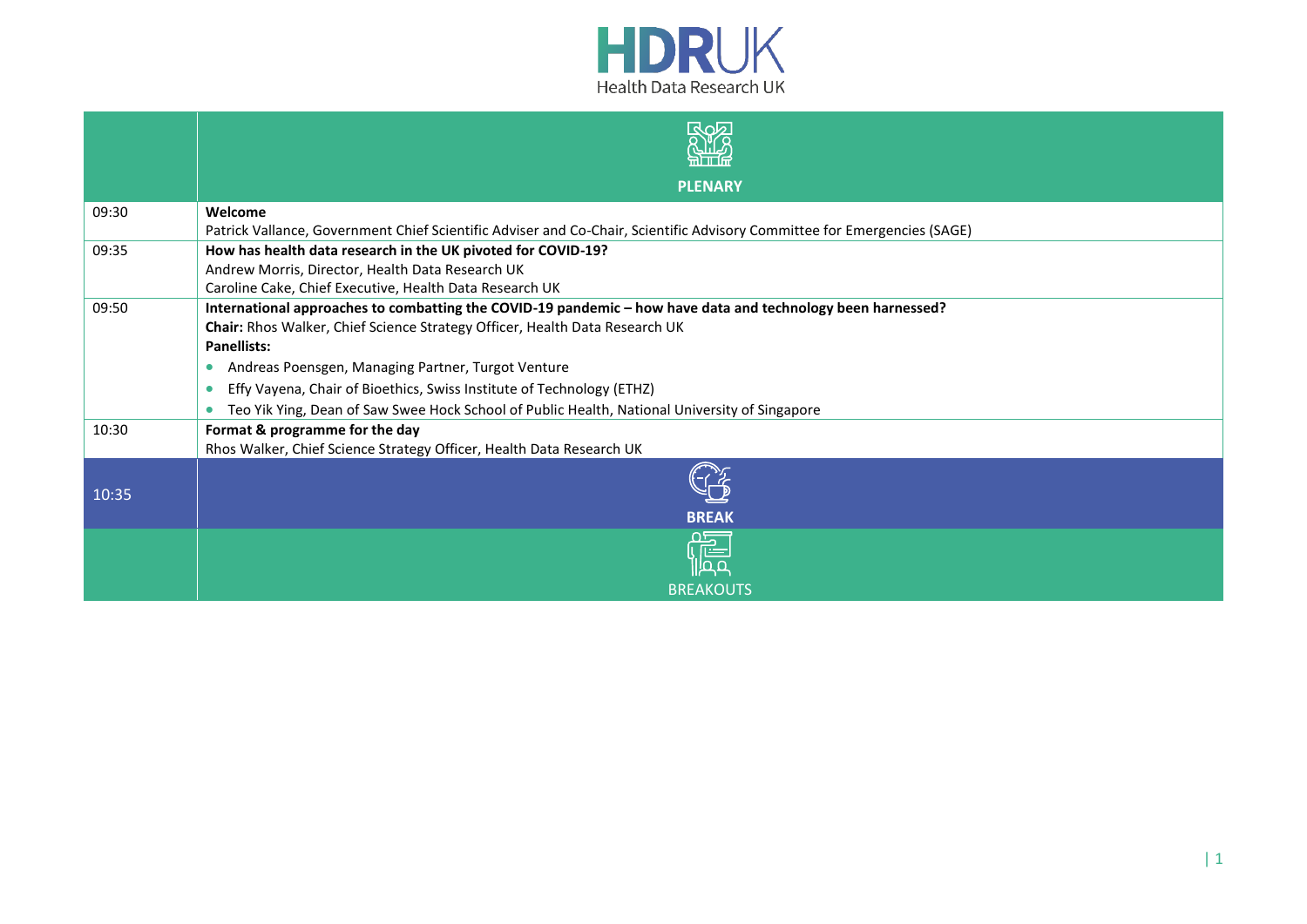

|       | <b>Stream 1</b>                                                                                                                                                                                                                                                                                                                                                                                                                                                                                                                                                                                                                                                                       | <b>Stream 2</b>                                                                                                                                                                                                                                                                                                                                                                                                                                                                                                                                                                                                                                              |
|-------|---------------------------------------------------------------------------------------------------------------------------------------------------------------------------------------------------------------------------------------------------------------------------------------------------------------------------------------------------------------------------------------------------------------------------------------------------------------------------------------------------------------------------------------------------------------------------------------------------------------------------------------------------------------------------------------|--------------------------------------------------------------------------------------------------------------------------------------------------------------------------------------------------------------------------------------------------------------------------------------------------------------------------------------------------------------------------------------------------------------------------------------------------------------------------------------------------------------------------------------------------------------------------------------------------------------------------------------------------------------|
| 10:45 | Breakout 1: How do we make the UK world leading for COVID-19 clinical<br>trials?<br><b>Chairs:</b><br>Martin Landray, Professor of Medicine and Epidemiology, University of<br>$\bullet$<br>Oxford & Research Director, HDR UK Oxford<br>Richard Torbett, Chief Executive, ABPI<br>$\bullet$<br><b>Panellists:</b><br>Janet Valentine, Director, Clinical Practice Research Datalink<br>$\bullet$<br>Mark Toms, Chief Scientific Officer UK, Novartis Pharmaceuticals UK Ltd<br>$\bullet$                                                                                                                                                                                             | Breakout 2: COVID-19 Data - data definitions and new data types in a crisis<br><b>Chairs:</b><br>Richard Dobson, Professor of Biomedical and Health Informatics, Institute of<br>Health Informatics, UCL<br>• Helen Parkinson, Head of Molecular Archival Resources, EMBL-EBI<br><b>Panellists:</b><br>• Paul Clarke, Chief Technology Officer, Ocado<br>Tim Spector, Professor of Genetic Epidemiology and Director, TwinsUK<br>Registry, Kings College London<br>Indra Joshi, Director of AI, NHSX                                                                                                                                                         |
| 11:35 | <b>BREAK</b>                                                                                                                                                                                                                                                                                                                                                                                                                                                                                                                                                                                                                                                                          |                                                                                                                                                                                                                                                                                                                                                                                                                                                                                                                                                                                                                                                              |
| 11:45 | Breakout 3: Understanding the causes of disease & COVID 19 - connecting<br>molecular science with health records<br><b>Chairs:</b><br>John Danesh, Professor of Epidemiology and Medicine and Head of<br>$\bullet$<br>Department, Public Health and Primary Care, University of Cambridge &<br>Research Director, HDR UK Cambridge<br>Adam Butterworth, Reader in Molecular Epidemiology, University of<br>$\bullet$<br>Cambridge<br><b>Panellists:</b><br>Ewan Harrison, UKRI Innovation Fellow, Wellcome Trust Sanger Institute<br>$\bullet$<br>and COG-UK<br>Mark Caulfield, Chief Scientist, Genomics England<br>$\bullet$<br>Aroon Hingorani, Chair of Genetic Epidemiology, UCL | Breakout 4: How are Health Data Research Hubs & BHF Data Science Centre<br>supporting COVID-19 Research?<br><b>Chairs:</b><br>• Cathie Sudlow, Director, BHF Data Science Centre<br>• Sarah Brooke, Deputy Chair, Public Advisory Board, Health Data Research UK<br><b>Panellists:</b><br>• Amitava Banerjee, Associate Professor in Clinical Data Science & Honorary<br>Consultant Cardiologist, Institute of Health Informatics, UCL<br>• Geoff Hall, Clinical Lead & Deputy Director, DATA-CAN - The Health Data for<br>Cancer<br>Jenni Quint, Chief Clinical Officer & Deputy Director, BREATHE - The Health<br>Data Research Hub for Respiratory Health |
| 12:35 |                                                                                                                                                                                                                                                                                                                                                                                                                                                                                                                                                                                                                                                                                       | <b>BREAK</b>                                                                                                                                                                                                                                                                                                                                                                                                                                                                                                                                                                                                                                                 |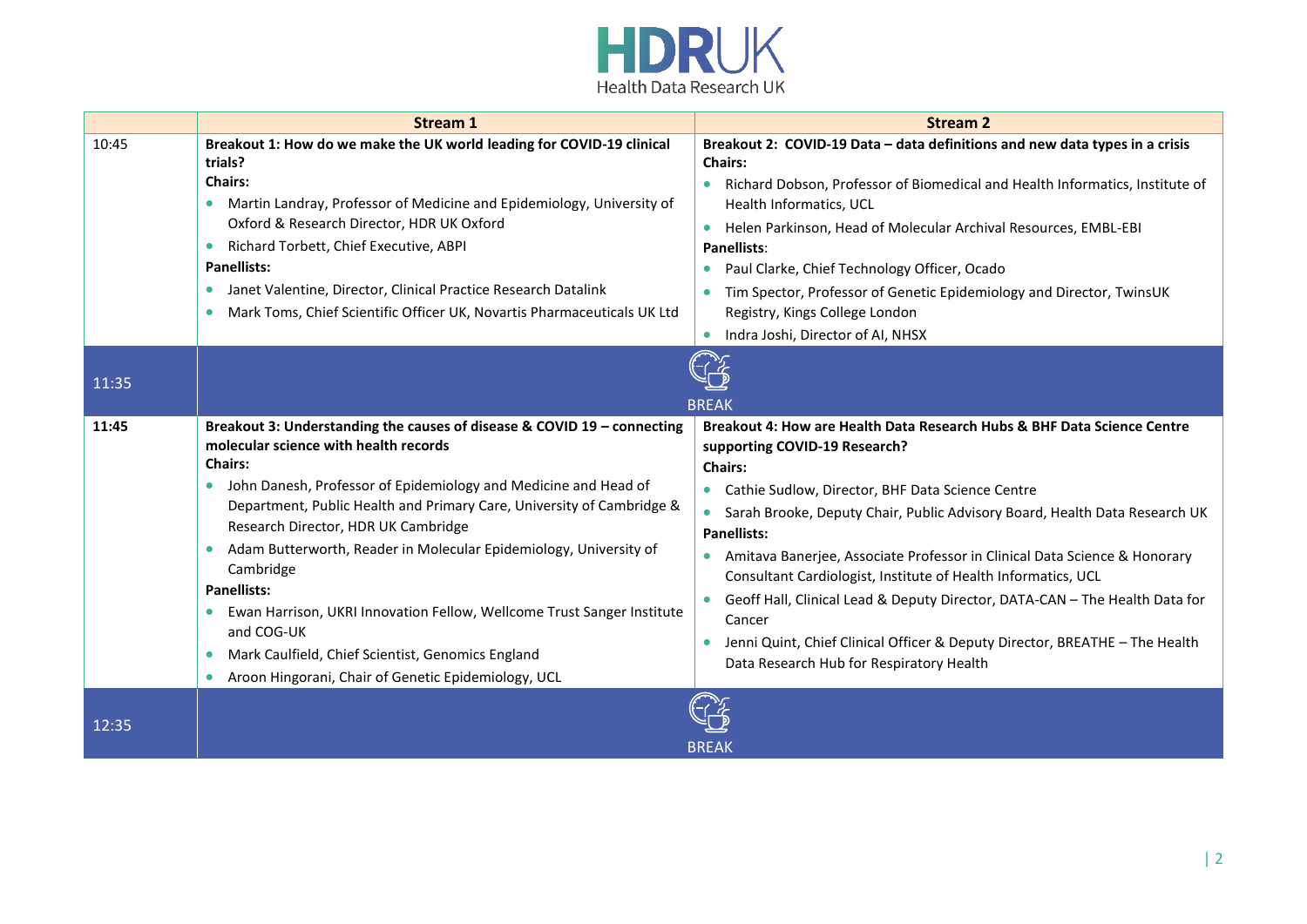

|       | त्रका<br><b>PLENARY</b>                                                                                                                                                                                                                                                                                                                                                                                                                                                                                                                                                                                              |                                                                                                                                                                                                                                                                                                                                                                                                                                                                                                                                                                                   |  |
|-------|----------------------------------------------------------------------------------------------------------------------------------------------------------------------------------------------------------------------------------------------------------------------------------------------------------------------------------------------------------------------------------------------------------------------------------------------------------------------------------------------------------------------------------------------------------------------------------------------------------------------|-----------------------------------------------------------------------------------------------------------------------------------------------------------------------------------------------------------------------------------------------------------------------------------------------------------------------------------------------------------------------------------------------------------------------------------------------------------------------------------------------------------------------------------------------------------------------------------|--|
| 12:45 | Rapid fire early career lightning talks<br>Featuring high impact, innovative exemplars of work which provides new insights, and progresses HDR UK's mission.<br>The talks will be delivered by early career researchers, technologists and innovators across the HDR UK community who have been selected by an independent<br>panel following an open competition.<br>Chairs:<br>Lucy McCloughan, Health Data Programme Manager, University of Edinburgh<br>Rona Strawbridge, HDR UK Fellow, University of Glasgow                                                                                                   |                                                                                                                                                                                                                                                                                                                                                                                                                                                                                                                                                                                   |  |
| 13:15 | <b>LUNCH BREAK</b>                                                                                                                                                                                                                                                                                                                                                                                                                                                                                                                                                                                                   |                                                                                                                                                                                                                                                                                                                                                                                                                                                                                                                                                                                   |  |
|       | Stream 1                                                                                                                                                                                                                                                                                                                                                                                                                                                                                                                                                                                                             | Stream 2                                                                                                                                                                                                                                                                                                                                                                                                                                                                                                                                                                          |  |
| 13:50 | Breakout 5: Better care - role of data at the frontline of the COVID-19<br>response<br><b>Chairs:</b><br>Simon Ball, Executive Medical Director, University Hospitals<br>Birmingham, NHS Trust & Research Directors, HDR UK Midlands<br>Alastair Denniston, Director, INSIGHT - The Health Data Research Hub<br>for Eye Health<br><b>Panellists:</b><br>Liz Sapey, Director, PIONEER - The Health Data Research Hub for Acute<br>Care & Managing Director of NHR Clinical Research Facility Birmingham<br>Ben Goldacre, Director, The DataLab<br>Sue Mason, Professor of Emergency Medicine, University of Sheffield | Breakout 6: Responding to the public health emergency of COVID-19<br>Chairs:<br>Peter Bradley, Director of Health Intelligence, Public Health England<br>Jill Pell, Director, Institute of Health and Wellbeing, University of Glasgow<br><b>Panellists:</b><br>• Ronan Lyons, Clinical Professor of Public Health, University of Swansea &<br>Director, HDR UK Wales & Northern Ireland<br>Julian Flowers, Head of Data Science, Public Health England<br>David Goldberg, Consultant in Public Health Medicine and Consultant Clinical<br>Epidemiologist, Public Health Scotland |  |